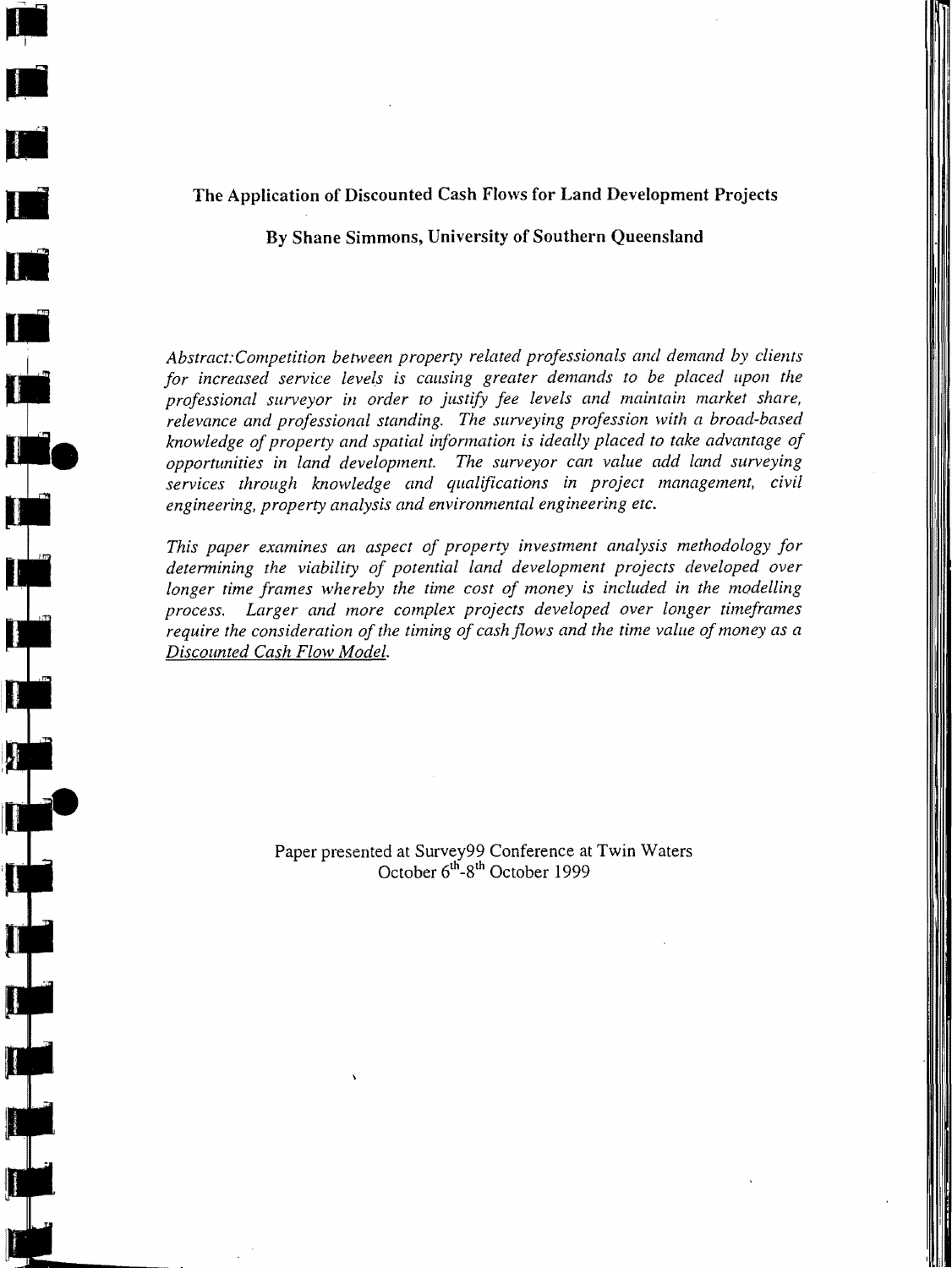### **1.0 Introduction**

 $\begin{bmatrix} 1 & 1 \\ 1 & 1 \end{bmatrix}$ 

The importance of proper professional advice to clients can be emphasised by the following extract from Marler and Ferguson (1999).

Allegations of incorrect or poor advice are easy to make and difficult to defend. Our worst example is of a claim alleging poor advice to a land developer over a period of 12 months on a series of residential estates. The claim, which was really a series of claims on the various subdivisions, totalled \$3.6 million...... The matter had nothing to do with field surveying - it was about costs of development, advice on council requirements, alleged delays in approvals etc. The surveyor acted on verbal instructions and gave verbal advice to a developer whom he had known for some time ..... But when the real estate market crashed and the developer faced insolvency, friendship and ethics went out the window. We cannot over emphasise the importance of proper office procedures and records as the only means of defence.....

Discounted Cash Flow analysis is a form of financial analysis where a series of cash flows are projected over an extended period of time for which a number of measures of financial return are calculated and used for project evaluation.

The discounted cash flow (DCF) methodology interprets future cash flows of income and costs for an extended specified time period (usually over a number of years). Future cash flows are discounted back to the present to determine a present value or worth for the investment at a required risk-adjusted rate of return. Costs and income are considered over more than one period of time and 'because the worth of cash over time changes, it is necessary to discount the future cash to compare it with present cash', (Boyd).

The process of discounting is the reverse of compounding interest rates and allows a calculation of what a dollar in the future is worth right now based on the formula,

 $PV = \frac{FV}{(1+r)^n}$ , where PV is the present value of an amount FV in the future at an

interest rate r for a period n. A simple example is to work out the present value of receiving \$1 in five year's time at an inflation rate of  $3\%$  (answer, 86.26 cents).

The treatment of a number of cash flows is not strictly based on compounding rates in reverse as the cash flows coming back to the present are not assumed to be invested for the whole period of the model but merely for the period being calculated. Each individual cash flow for a period is discounted at a compounded rate.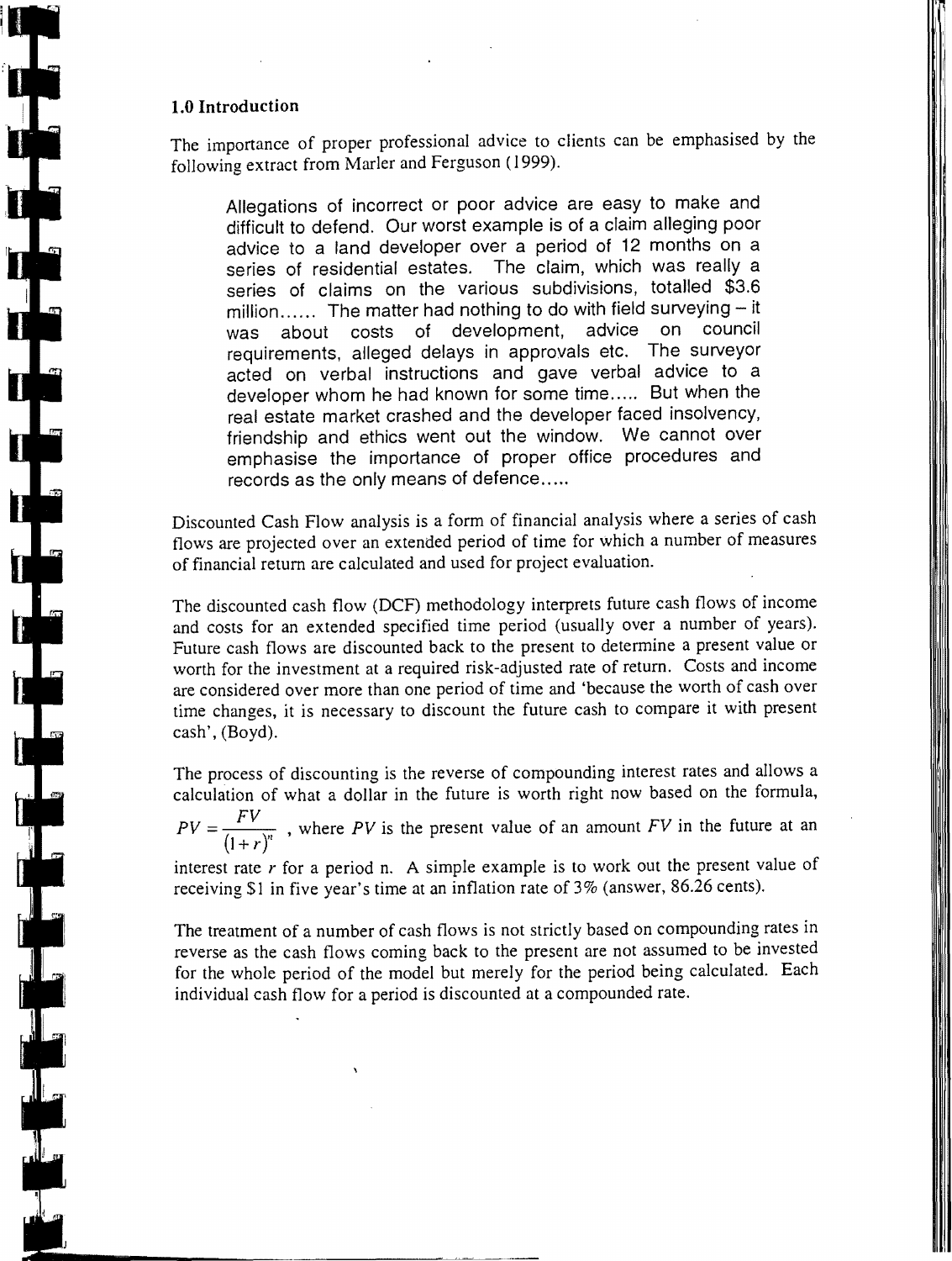### **2.0 DCF Modelling**

The DCF methodology requires periodic cash flows of income and costs to be forecast over the life of a project, discounted at the investors required rate of return to arrive at a net present value to be incorporated into decision criteria for the possibility of project viability. Hence there are two distinct processes, accurately portraying the cash flows and deriving the discount rate.

A DCF model forecasts costs and income over a period, applying a reversion technique of costs and income over the term of the model thus conveniently calculating costs and income as a series of net cash flows presented as a Net Present Value (NPV) figure of today's dollar.

In order to undertake a DCF appraisal for a land development project then an innate understanding of the following aspects of land development are required:

- development stages from start to completion or disposal
- timing and cost of development stages from proposal to development/construction to marketing and disposal
- professional/government charges and fees
- utility connection charges
- marketing costs and periods for sale of land
- potential income from sale of subdivided lots over a selling period in order to dispose of all properties
- growth rate or variation in cost/fee structures over time
- investors required rate of return

Once all costs and income are derived, the net cash flows represent the best estimate of the costs and income generated by a property over the term of the model.

This paper will address two principal measures of financial return used for evaluation of property investment analysis using DCF methodology, either Net Present Value (NPV) or Internal Rate of Return (IRR). Both evaluation investment criteria are based on periodic cash flows expressed aslat a rate of return for the total investment capital in the project for the term of the project.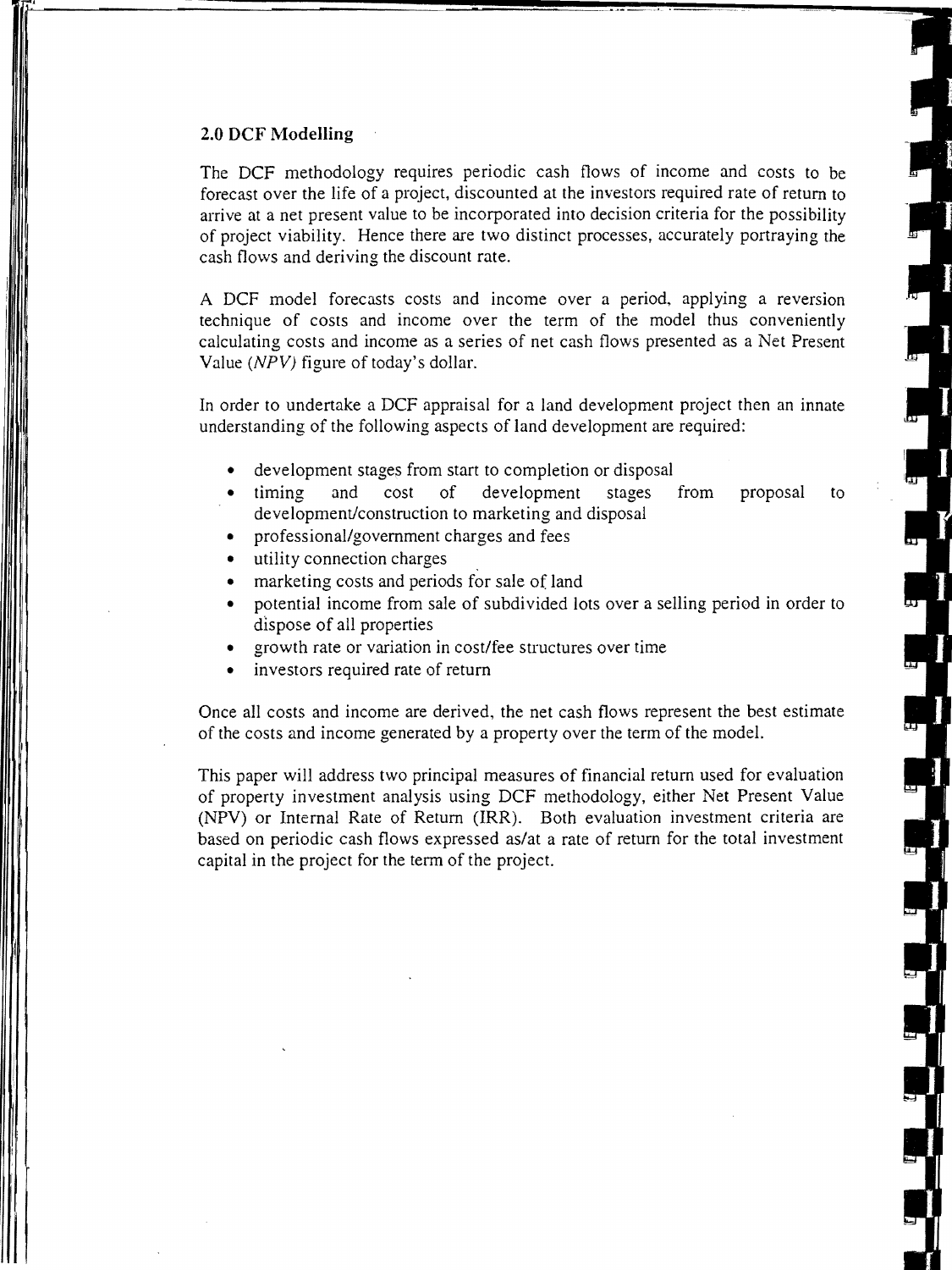|                                                     | Return        | Years 0                  |                | 2          | 3          | $\overline{\mathbf{4}}$ | Annotations                                                    |
|-----------------------------------------------------|---------------|--------------------------|----------------|------------|------------|-------------------------|----------------------------------------------------------------|
| Costs:                                              |               |                          |                |            |            |                         |                                                                |
| Initial Purchase                                    |               | (\$100,000)              |                |            |            |                         |                                                                |
| Development Costs                                   |               | (\$10,000)               | (S15,000)      | (\$10,500) | (\$15,750) | \$0                     | (a) $Yrs$ 2-3<br>adjusted by 5%<br>inflation over<br>$Yrs$ 0-1 |
| <b>Total Costs</b>                                  |               | (S110,000)               | (\$15,000)     | (\$10,500) | (\$15.750) | \$0                     |                                                                |
| Income:                                             |               |                          |                |            |            |                         |                                                                |
| Sales                                               |               | \$0                      | S <sub>0</sub> | \$60,000   | \$40,000   | \$80.000                |                                                                |
| <b>Net Cash Flow</b>                                |               | (\$110,000)              | (S15,000)      | \$49,500   | \$24,250   | \$80,000                |                                                                |
| Discount Factor<br>= $1/(1+r)^n$ where $r =$<br>20% |               | 1.000000                 | 0.833333       | 0.694444   | 0.578704   |                         | 0.482253 (b) Assume<br>cash flows at<br>start of period.       |
| NPV based on sum<br>of PV=NCF*DF                    |               | $($35,511)$ $($110,000)$ | (\$12,500)     | \$34,375   | \$14,034   | \$38,580                |                                                                |
| NPV EXCEL<br>$=NPV(0.2, C10; G10)$                  | $($ \$35,511) |                          |                |            |            |                         |                                                                |
| <b>IRR EXCEL</b><br>$=$ IRR(C10:G10,15)             | 7.01%         |                          |                |            |            |                         | (c) Internal Rate<br>of Return                                 |
| Check: NPV(IRR(<br>$C10:G10$ , $C10:G10$            | (50)          |                          |                |            |            |                         |                                                                |

\*\*\* Note: C10:G10 represent cell addresses for the net cash flows.

### 3.0 Net Present Value

The following formulae are used to determine the investment criteria:

$$
NPV = \sum_{j=1}^{n} \frac{Y_j}{(1+r)^n}
$$
 and  $PV = \frac{FV}{(1+r)^n}$ 

Where;

r is the risk-adjusted discounted rate of return.

*Y* is the total cash outlay for each period from I to n.

*PV* is the present value/worth of a cash flow to be received or expended at a time period in the future.

*NPV* represents the sum of the present value of the future net cash flows and time periods at the required rate of return.

n is the number of time periods. "

*FV* is the future value of a cash flow at a time period.

A DCF model requires the documenting of cash flow projections over the period of the model such that future cash flows can be discounted back to their present value. When the present values of all cash flows in the model are summed the resulting figure is the Net Present Value *(NPV)* representing the present value of all cash flows in the model.

The *NPV* is best calculated either by the *NPV* function of spreadsheet programs such as  $EXCELL<sub>TM</sub>$  or electronic calculation by either calculator (eg HP 48's) or computer program. Spreadsheet programs can perform all calculations and instantly update any changes in variables or rates if they are placed in cells outside the model and those cells are then referenced inside the model to perform any calculations.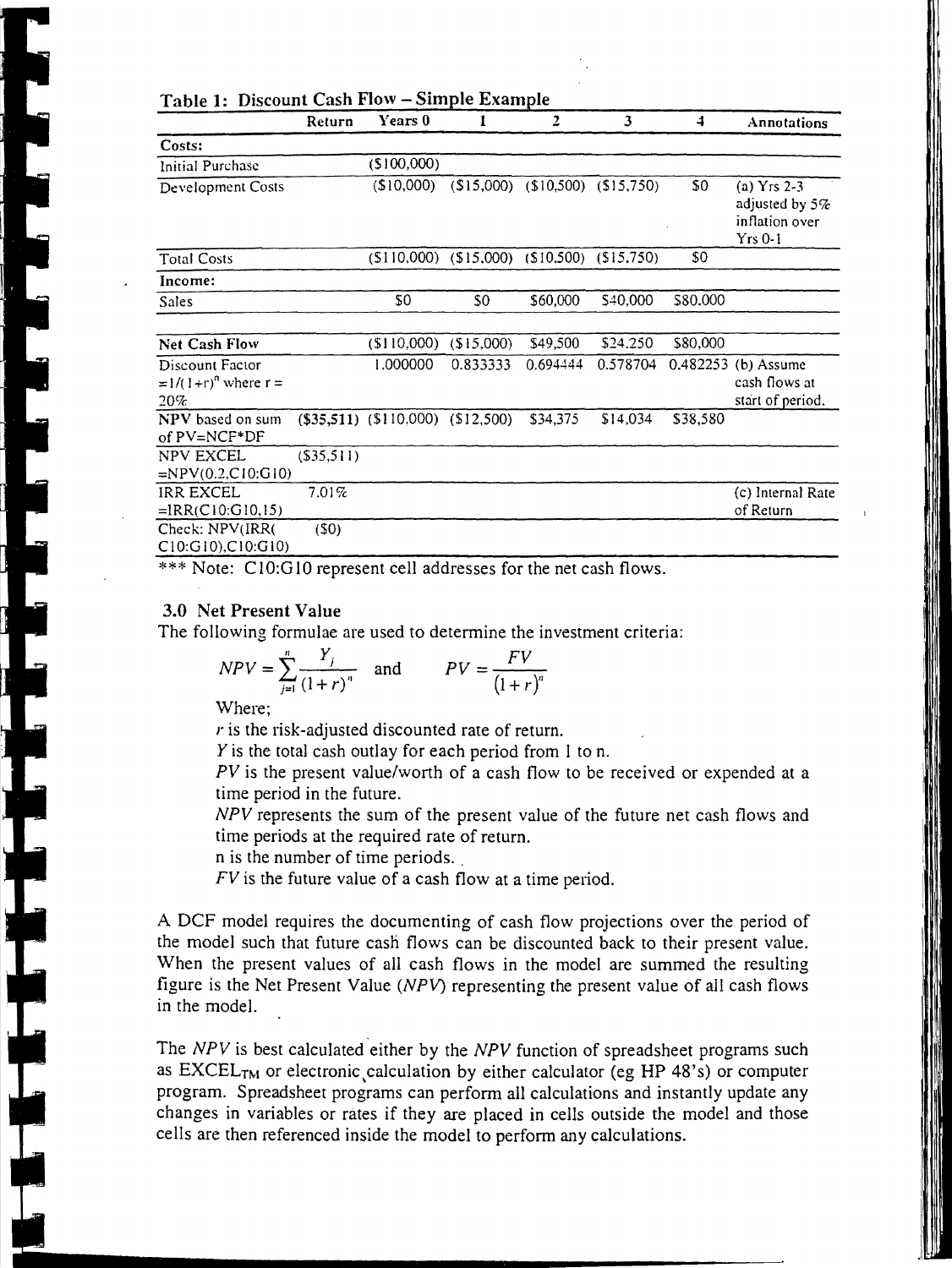If one required a static model with no consideration for the time cost of money then the discount rate would be treated as zero percent.

The decision criteria are relatively straightforward, if  $\dot{N}PV$  is positive or equal to zero then accept project viability (unless other decision criteria disqualify viability). If a negative value is returned, then either reject the project viability or review the required rate of return and reassess the DCF model.

### **3.1** The **Discount** Rate

 $\mathbf{r}$ 

,I

I

 $\overline{\phantom{a}}$ 

The required/expected or desired rate of return for an investment is determined by the discount rate representing a risk-adjusted rate of return. The discount rate normally includes a risk-free element plus specific risk elements.

Discount Rate =  $Risk-free$  rate + Specific risk rate

The risk-free element is normally the '10 year Commonwealth Bond Rate' and may include an allowance for inflation through including the Consumer Price Index rate.

Specific risk elements relate to macro-economic risk of the property market in general, micro-economic risk of the property or project individually and the investor's desired profit/risk factor for investing and risking funds.

In determining an appropriate discount rate for investment project's, the minimum rate should at least reflect the '10 year Commonwealth Bond Rate' (which is normally considered a risk-free investment) otherwise the investor should place funds at the' 10 year' rate and forget about the project.

As an example let us sayan investor, wants to beat inflation (say 3%) and a risk-free rate (say 6%), and requires a decent return or profit margin for risking funds (say 16%). An appropriate discount rate may be the addition of those rates to determine the investor's required rate of return to be a 25% discount rate.

The discount rate should not include the costs of financing the project or any taxation implications. The discount rate should reflect a nominal, un-geared (no finance) and before tax rate, as the objective is to assess project viability not a personal investor's financial status in conjunction with the project as well. Investor specific factors such as financing and taxation could be included but are best left in the realm of the investor's decision making process. If a personal investor wished to include the cost of financing then that could be reflected in the profit and risk factor they have provided.

An important consideration for the discount rate relates to whether cash flows are considered expended either at the beginning of a period or at the end of a period. It is possible to expend cash flows in the middle of the period, although that would be unusual but could be used to depict an average situation. The consideration of .the time period can have a major impact on the perceived financial return for the project.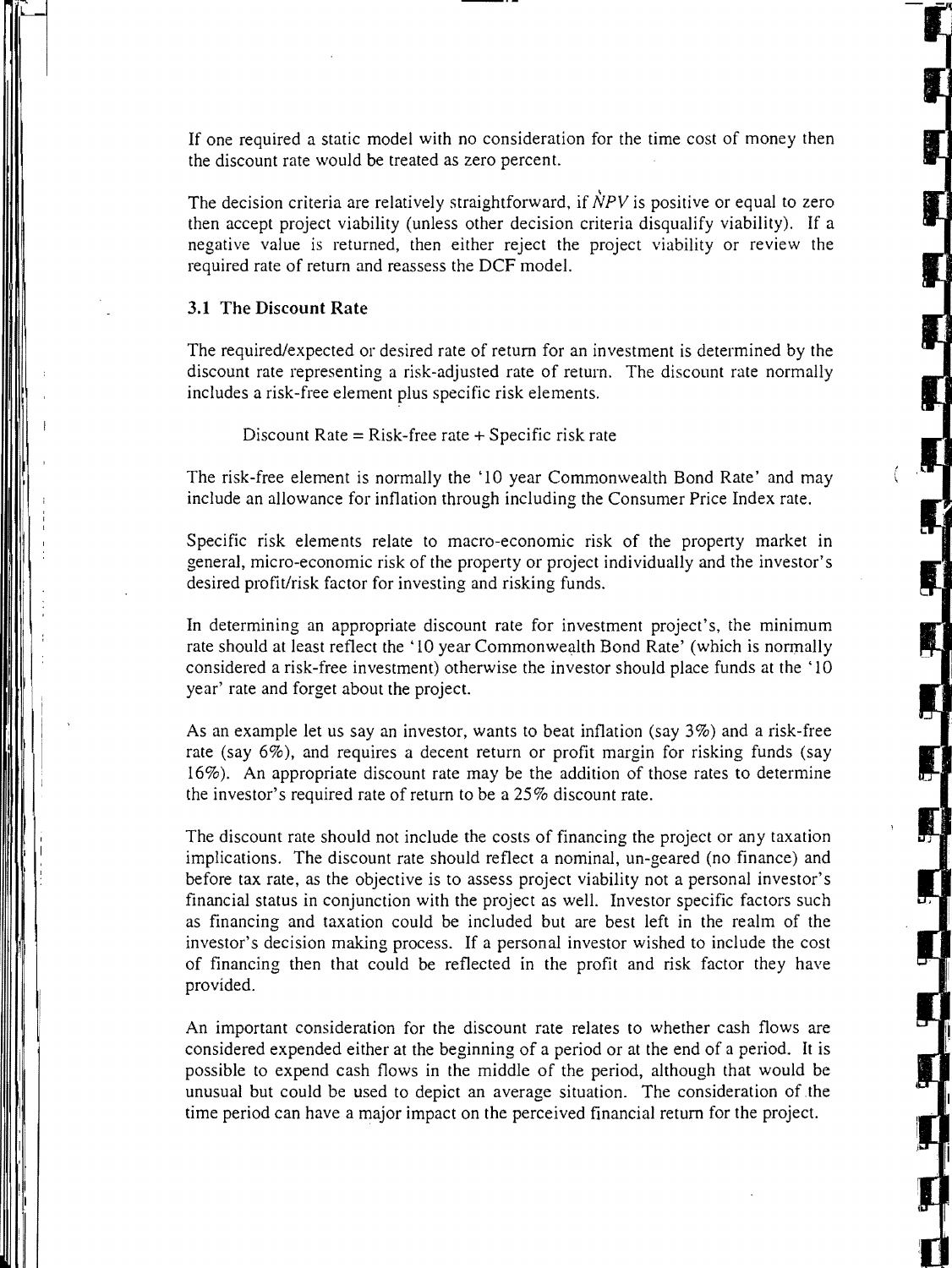Note the change of the *NPV* in Table 2 from Table 1. The DCF model is deemed to commence at the initial purchase date and is allocated as time period 0 and cash flows are normally discounted from time period 1.

! II

I

III

111 **111** 

| <b>Net Cash Flows</b>                       |            | $($ \$110,000)          | \$15,000                                             | \$49,500 | \$24,250          | \$80,000 |                                         |
|---------------------------------------------|------------|-------------------------|------------------------------------------------------|----------|-------------------|----------|-----------------------------------------|
| Discount Factor = $20\%$ End Yr 0 0.8333333 | $= 0.8333$ |                         | $0.694444$ $0.578704$ $0.482253$ $0.401878$ (d) Cash |          |                   |          | flows<br>treated at<br>end of<br>period |
| <b>NPV</b>                                  | (S29.593)  | $(S91.667)$ $(S10.417)$ |                                                      | \$28,646 | \$11.695 \$32.150 |          |                                         |
| NPV EXCEL<br>$= NPV(0.2.D10:GI0)+Cl0$       | (S29.593)  |                         |                                                      |          |                   |          |                                         |

Table 2: Cash flows expended at beginning of period from Table 1.

Note: It is customary that the initial period of purchase is denoted time period 0 and the first discounted period is denoted time period 1.

The effect of the timing of cash flows can be critical. Note the change in the *NPV* in Table 3 from Table 1 by considering' the initial purchase price as a deposit and balance on completion. Obviously deferring major costs and bringing forward income will enhance project viability.

|                      | Years    | 0             |            | 2          | 3          | 4             |
|----------------------|----------|---------------|------------|------------|------------|---------------|
| Costs                |          |               |            |            |            |               |
| Initial Purchase     |          | (\$10,000)    |            |            |            | $($ \$90,000) |
| Development Costs    |          | (\$10,000)    | (\$15,000) | (S10,500)  | (S15,750)  | \$0           |
| <b>Total Costs</b>   |          | $($ \$20,000) | (\$15,000) | (\$10,500) | (\$15,750) | (\$90,000)    |
| <b>Benefits</b>      |          |               |            |            |            |               |
| <b>Sales</b>         |          | \$0           | \$0        | \$60,000   | \$40,000   | \$80,000      |
|                      |          |               |            |            |            |               |
| <b>Net Cash Flow</b> |          | $($ \$20,000) | (\$15,000) | \$49,500   | \$24,250   | (\$10,000)    |
| Discount Factor      |          | 1.000000      | 0.833333   | 0.694444   | 0.4578704  | 0.482253      |
| <b>NPV</b>           | \$11,086 | ( \$20,000)   | (S12,500)  | \$34,375   | \$14,034   | (S4, 823)     |
| <b>EXCEL NPV</b>     | \$11,086 |               |            |            |            |               |
| <b>EXCEL IRR</b>     | 18.32%   |               |            |            |            |               |

#### Table 3: Timing of cash flow variation and its effect

The major concern with using *NPV* is the requirement to have an appropriate discounted rate of return and that the adopted rate will most likely produce either a residual positive or negative *NPV* figure that may cloud the decision criteria. The *NPV* figure represents a profit or loss figure above or below the required rate of return for the investment. The existence of a residual value fails to indicate a calculated rate of return for the investment. For example, a 20% discount rate on a project with an average investment capital figure of \$200,000 per time period with a positive residual *NPV* of \$20,000, then what is the rate of return for the project? Answer – unknown as more calculations are required. The solution to the above problem is to calculate the internal rate of return *(IRR)*.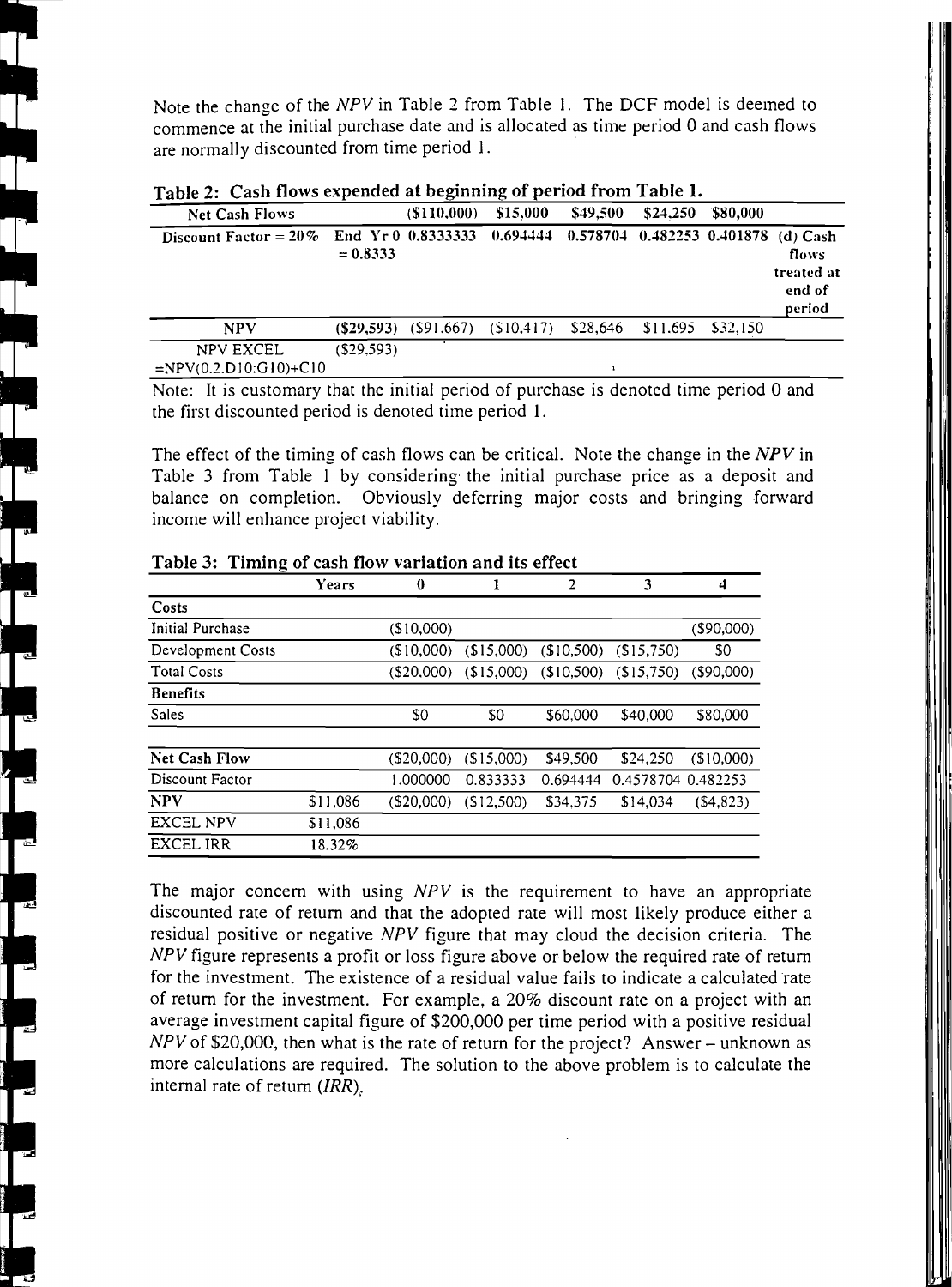### **4.0 Internal Rate of Return**

 $\mathbf{I}$  .

The internal rate of return *(IRR)* calculates the rate of return based on the cash flows such that the *NPV* is zero. The *IRR* is the calculated rate of return that discounts the cash flows to a net sum of zero.

The treatment of time periods *(NPV* calculated based on either beginning or end of a period) does not dramatically affect the *IRR* as the *NPV* is multiplied by the discount rate increasing positive values and negative values accordingly resulting in similar *IRR's.* Consequently calculating the *NPV,* best evidences the treatment of time periods and the resultant effect.

In essence, the *IRR* converts the cash flows to the rate of return at simple interest on the investment capital in the project where positive cash flows are assumed to retire debt in the project. A direct comparison can be made to the investor's required rate of return for an investment thus if the internal rate of return is greater than the investor's minimum required return then there is obviously a greater chance of the project proceeding. The investor's minimum required rate of return should be derived similarly to the discount rate.

Unfortunately the *IRR* is not easy to calculate manually and is generally based on an iterative procedure where both a negative and positive *NPV* figure are required at certain rates of return. The closer the figures are to zero (above and below) then the more accurate the calculation is for the *IRR.* 

$$
IRR = \left[\frac{NPV_{lower\ rate}}{NPV_{lower\ rate} - NPV_{higher\ rate}} \times (HigherRate - LowerRate)\right] + LowerRate
$$

Where higher and lower rates represent rates that return a positive and negative net present value respectively.

Consequently there must be at least one negative value and one positive value in the cash flows to obtain a solution. The rates can either be expressed as whole numbers eg 7% or in decimal form 0.07 with the answer being in the same form. The solution is best derived through iteration and calculated by either the *IRR* function of a spreadsheet program such as  $EXCEL<sub>TM</sub>$  or electronic calculation by either calculator (eg HP48's) or computer program.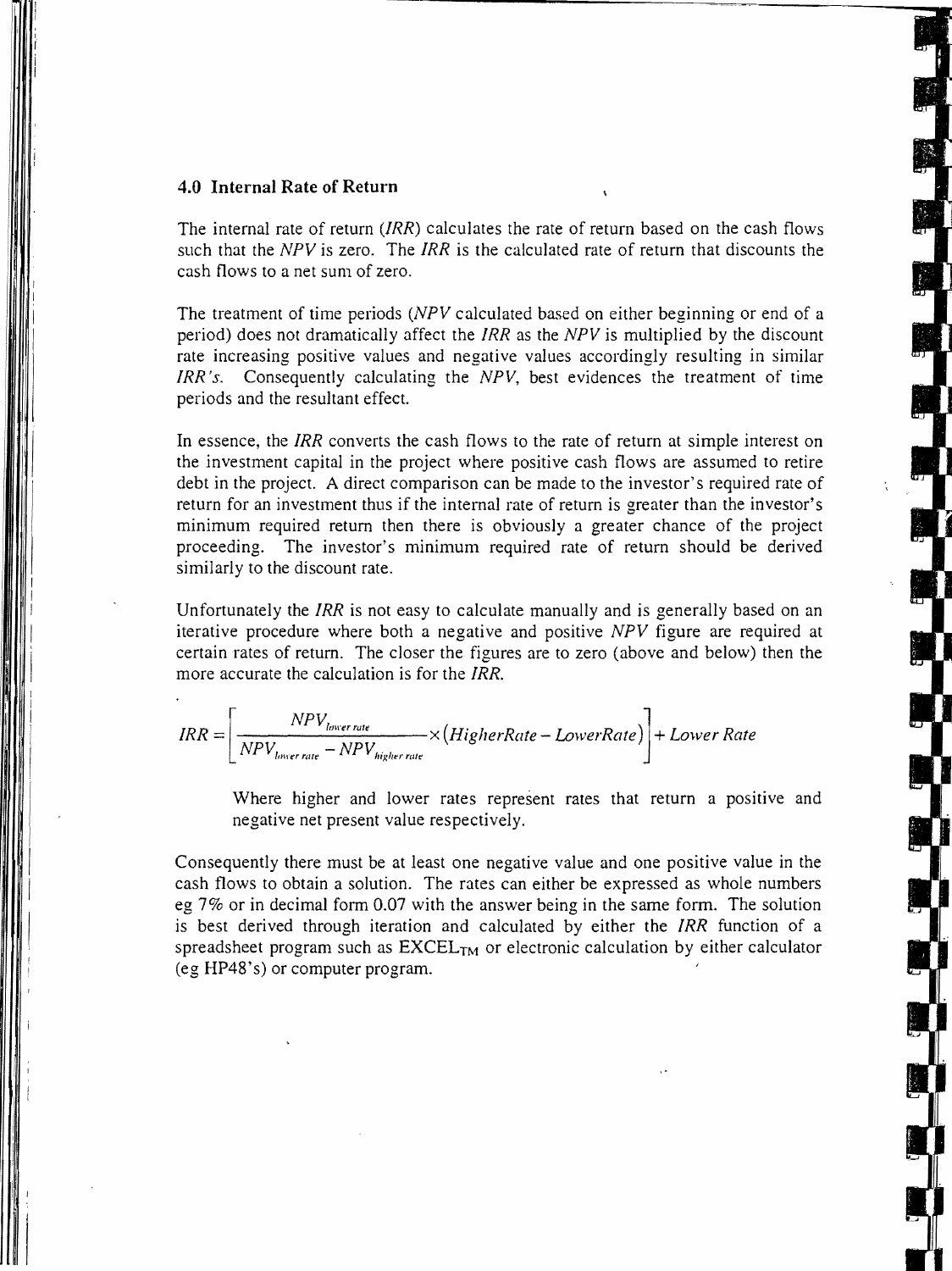| جے | Net Cash Flow                                                                                                                                                                                                                                                                                                                                                               |            | $(110,000)$ \$15,000 \$49,500 \$24,250 \$80,000        |  |                                     |
|----|-----------------------------------------------------------------------------------------------------------------------------------------------------------------------------------------------------------------------------------------------------------------------------------------------------------------------------------------------------------------------------|------------|--------------------------------------------------------|--|-------------------------------------|
|    | 8.00% Discount Factor = $1/(1+r)^n$                                                                                                                                                                                                                                                                                                                                         |            | 1.000000                                               |  | 0.925926 0.857339 0.793832 0.735030 |
|    | NPV based on sum of<br>$PV=D10*D11$                                                                                                                                                                                                                                                                                                                                         | ( \$3,396) | $(S110,000)$ $(S13,889)$ $S42,438$ $S19,250$ $S58,802$ |  |                                     |
|    | 6.00% Discount Factor                                                                                                                                                                                                                                                                                                                                                       |            | 1.000000                                               |  | 0.943396 0.889996 0.839619 0.792094 |
| Ű  | <b>NPV</b>                                                                                                                                                                                                                                                                                                                                                                  | \$3,427    | $(S110.000)$ $(S14.151)$ \$44.055 \$20,361 \$63,367    |  |                                     |
|    | IRR EXCEL = IRR(D10:H10,15) $-7.01\%$                                                                                                                                                                                                                                                                                                                                       |            |                                                        |  |                                     |
|    | Manual IRR                                                                                                                                                                                                                                                                                                                                                                  | $7.04\%$   |                                                        |  |                                     |
|    |                                                                                                                                                                                                                                                                                                                                                                             |            |                                                        |  |                                     |
|    | $\mathbf{T}^{\mathbf{t}}$ , $\mathbf{A}^{\mathbf{t}}$ , $\mathbf{A}^{\mathbf{t}}$ , $\mathbf{A}^{\mathbf{t}}$ , $\mathbf{A}^{\mathbf{t}}$ , $\mathbf{A}^{\mathbf{t}}$ , $\mathbf{A}^{\mathbf{t}}$ , $\mathbf{A}^{\mathbf{t}}$ , $\mathbf{A}^{\mathbf{t}}$ , $\mathbf{A}^{\mathbf{t}}$ , $\mathbf{A}^{\mathbf{t}}$ , $\mathbf{A}^{\mathbf{t}}$ , $\mathbf{A}^{\mathbf{t}}$ , |            |                                                        |  |                                     |

### Table 4: Internal rate of return calculation

I

İ

**Extra de la propriété** 

The difference in the above manual calculation from the  $\text{EXCEL}_{\text{TM}}$  calculation relates to the iterations used and non-linearity of manual calculation. The manual formula calculation in Table 4is based on *NPV's* of 8.00% and 6.00%.

There is the possibility of multiple solutions with the *lRR* as with each change of sign of cash flows inside the model there exists the same number of rates of return that satisfy the *lRR* formula. Normally the alternative solutions may be extreme and careful practicing professionals should spot the extreme alternative solutions by inspection of the cash flows.

Using the *lRR* function in a spreadsheet will not give you the 'average investment capital' for the project or the capital invested in the project at any time period. Consequently you get a rate of return figure but no indication of the investment or equity in the project at the various time periods. Both the *lRR* and *NPV* although based on compounding rate formulae are not strictly compounding rate based, as positive cash flows are not reinvested for the term of the model.

The capital invested in a project is based on a mortgage table where costs are new borrowing's (added to the principal) and income retires debt (subtracted from the principal) with interest credited regularly based on the principal at that time. If required, the amount of capital invested in the project at a time period could be calculated using spreadsheet formulae or a macro function. In which case you would also probably provide a financial exposure row or column as a running total of the cash flows.

In order to overcome the possibility of multiple solutions a modified internal rate of return can be used.

## 5.0 Modified Internal Rate of Return

The above methods do not consider the fact that positive cash flows or income can generate income rather than retire debt. The calculation of *NPV* and *lRR,* does not consider that negative cash flows and positive cash flows may have different rates of return (the holding cost of capital versus the reinvestment rate). In other words the cost of holding capital for expenditure may be different to the returns generated by positive cash flows or income: Note - the treatment of time periods for negative and positive cash flows are normally considered to be either at the beginning or at the end of the period, there is no flexibility with their treatment using  $\text{EXCEL}_{\text{TM}}$  NPV or IRR, except through manipulation.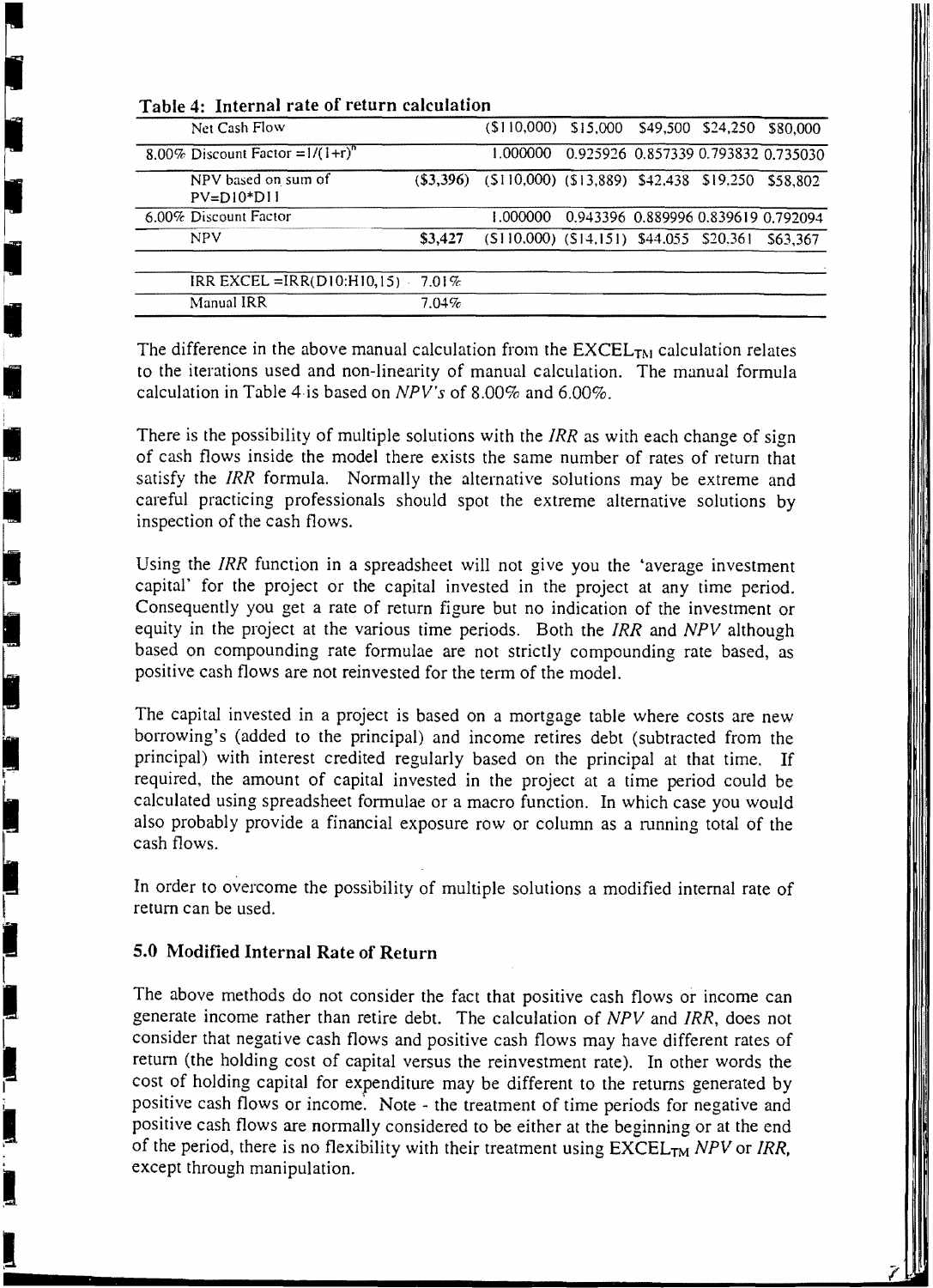To modify the internal rate of return to account for the cost of holding capital involves discounting all negative cash flows to today's value or present value at the holding cost of capital. Note - this is not the interest rate for borrowed capital as interest costs if included could be expended as a cost in the cash flows, if not reflected in the investor's benchmark rate of return. All positive cash flows are projected forward to a future value at the end of the model at the appropriate reinvestment rate.

The modified internal rate of return is the rate of return that the total present value accumulates to the total future value. This calculates the rate of return of an initial outlay growing at a rate sufficient to cover all costs to a future value where positive cash flows generated during a project are invested at an appropriate rate until such time as the model is forecasting or the project is completed.

However there are two concerns in using the modified internal rate of return:

- What are the appropriate rates of holding capital and reinvesting capital?
- How do we treat the time periods for negative and positive cash flows in regressing and projecting cash flows respectively?

First of all we need to look at how any prudent and conservative developer would approach the development. The financial process would initially require securing capital to cover development costs to be held in a safe place whilst awaiting expenditure. Positive cash flows would either be re-invested or used to retire debt. So what are the appropriate rates?

The most likely holding place would be in a Cash Management Fund operated by a sound financial institution. Consequently the holding cost of capital or discount rate for negative cash flows is the current cash management rate (erring on the conservative side and sometimes including a risk-avoidance rate).

Reinvested cash flows should be considered to be either in a risk free environment and the safest capital investment is the '10 year' Commonwealth Bond Rate or utilised to retire debt in which case the rate would be the financing rate. It would be preferred not to utilise the financing rate as again that is the investor's personal consideration.

Changes in rates during the life of the project will obviously impact on the rate of return.

How do we treat time periods?

For negative cash flows the most conservative approach is to treat the cash flow as though it was expended at the beginning of the period. Conversely positive cash flows should be treated as though the income was generated at the end of the period.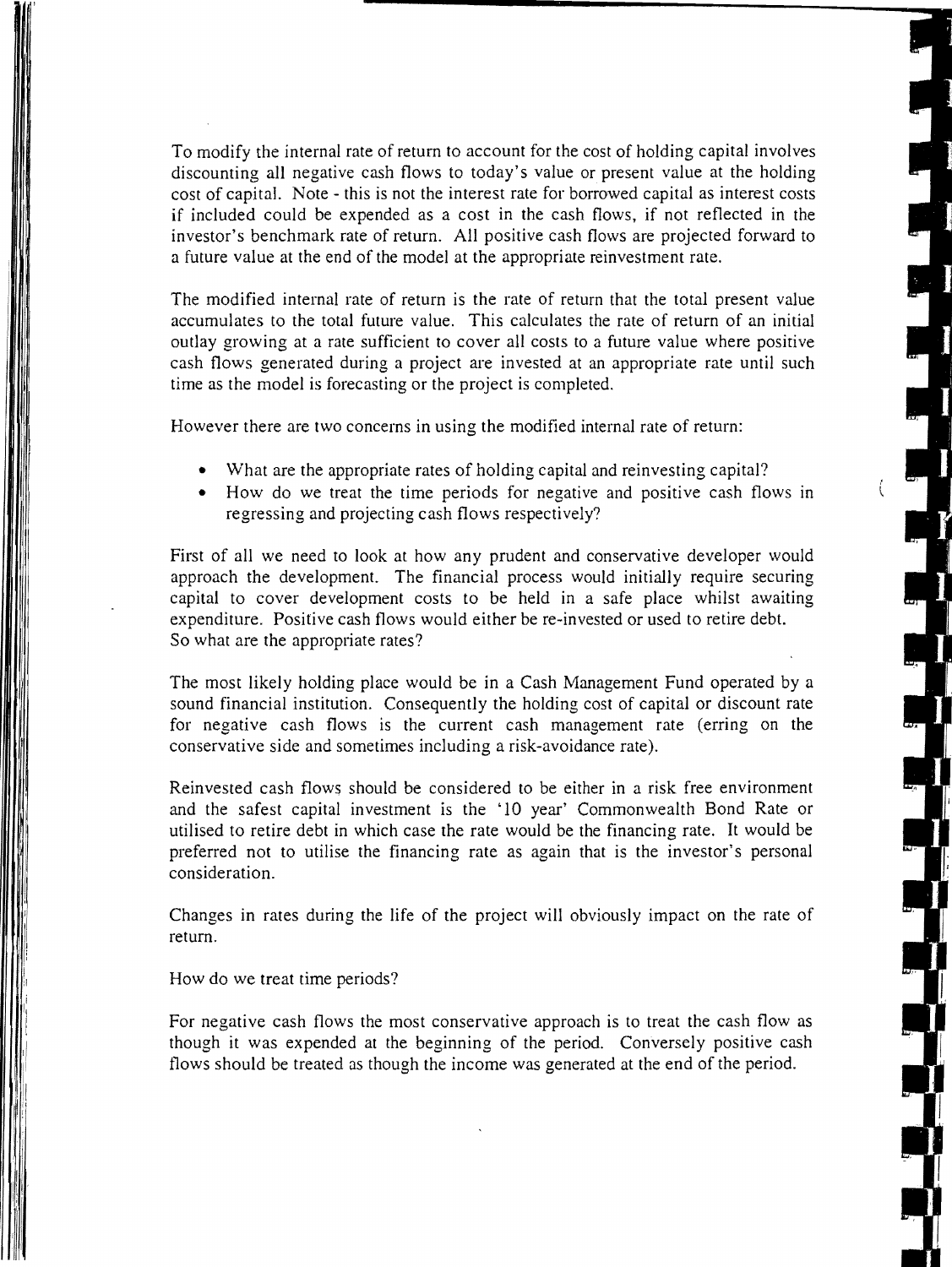# 5.1 Calculating the Modified Internal Rate of Return

 $\prod_{i=1}^n$ 

There is a modified internal rate of return function *(MIRR)* in EXCEL<sub>TM</sub>, the formula as expressed in the HELP menu is misleading in the treatment of time periods however the correct answer is calculated.

Although there is no specific function in  $EXCEL<sub>TM</sub>$  to calculate net future values for a series of cash flows, it is relatively simple to create spreadsheet formulae to perform the calculation. The advantage of doing your own calculation lies in the fact that you will have a start point figure indicating funding required and an end point figure indicating potential return generated. The client can then compare the potential return against their required rate of return that could include their personal investor consideration for profit/risk/financing and tax issues.

All negative cash flows are brought back to a present value at the cash management rate and all positive cash flows are carried forward to a future value at the required rate. This will give you the required start and end point figures. Then utilising compound interest formulae a rate of return can be calculated.

In the treatment of time for costs and income it is simply sound economics that if you money is owed to you then payment is required as soon as possible or up-front and if money is owed by you then payment will be delayed as late as possible.

If the rates for holding capital and reinvesting capital are the same and time periods are treated the same then the *MIRR* will calculate to be the same as the *IRR.* 

|                                               | Years     | 0                       |                       | 2              | 3           | 4                 |
|-----------------------------------------------|-----------|-------------------------|-----------------------|----------------|-------------|-------------------|
| Costs                                         |           |                         |                       |                |             |                   |
| Initial Purchase                              |           | (\$100,000)             |                       |                |             |                   |
| Development Costs                             |           |                         | $(10,000)$ $(15,000)$ | (510,500)      | (\$15,750)  | \$0               |
| Total costs                                   |           | $(110,000)$ $(15,000)$  |                       | (\$10,500)     | (\$15,750)  | \$0               |
| Income                                        |           |                         |                       |                |             |                   |
| Sales                                         |           | \$0                     | \$0                   | \$60,000       |             | \$40,000 \$80,000 |
| <b>Net Cash Flow</b>                          |           | $(110,000)$ $(15,000)$  |                       | \$49,500       |             | \$24,250 \$80,000 |
| 4.00% Present value of negative<br>cash flows |           | $($110,000)$ $$14,423)$ |                       |                |             |                   |
| 6.00% Future value of positive cash<br>flows  |           |                         |                       | \$55,618       |             | \$25,705 \$80,000 |
|                                               |           |                         |                       |                |             |                   |
| Total present value required<br>for funding   | \$124,423 |                         |                       |                |             |                   |
| Total future value of<br>reinvested funds     | \$161,323 |                         |                       |                |             |                   |
| Compounded Rate of Return<br>on Funding       | 6.71%     |                         |                       |                |             |                   |
| <b>A T</b><br>                                |           | $\sim$                  | . .                   | $\blacksquare$ | $\sim$ 0.11 |                   |

## Table 5: Discount Cash Flow - Modified Internal Rate of Return

Note - the above difference in the rate of return caused by treating the time periods differently and applying different rates to the holding cost of capital versus reinvesting capital, to reflect reality, from Table 1.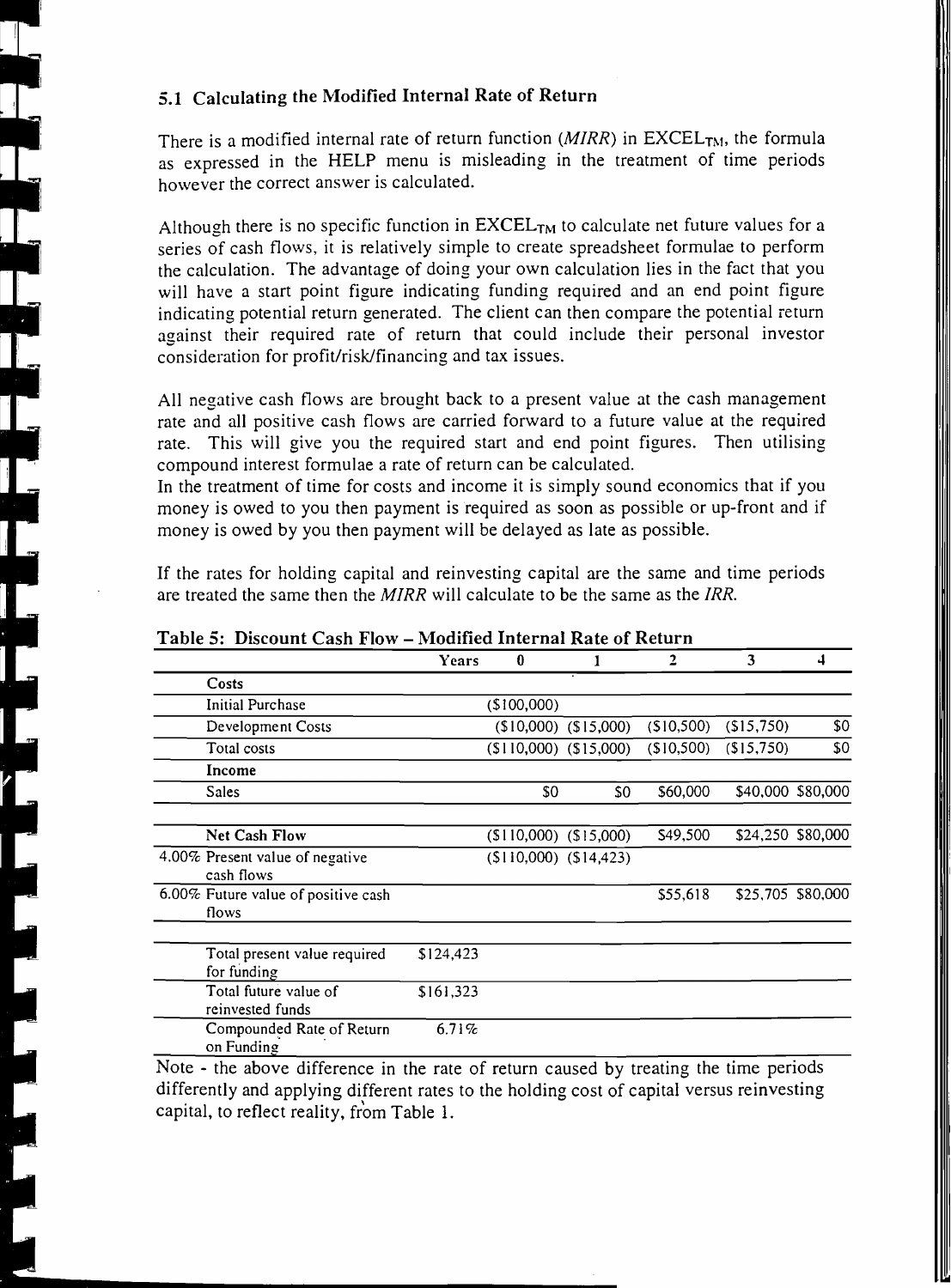The modified internal rate of return allows for reinvestment of positive cash flows at a specified rate (preferably risk-free) and allows for the accumulation of funds (preferably at a risk-free rate or 'at-call' rate) to meet future outlays. The modified internal rate of return is the rate of interest that compounds the present value of all future outlays to equate to the future value of all positive cash flows being reinvested for the remaining term of the model. In my view this is the most effective method of forecasting the viability of a project in conjunction with calculating the NPV.

**-**

# 6.0 Analysis

Because a DCF model involves extended periods, certain assumptions, a number of variables and growth rates in variables, any model developed requires sensitivity and scenario analysis.

Sensitivity analysis entails changing a range of variables by varying amounts generally on a scale basis, measuring the effect and documenting results on the returns for the model. Properly conducted sensitivity analysis will highlight the critical variables in the model. Scenario analysis considers several scenarios for the project on a 'worst' case basis to a 'best' case basis, This will provide a range of returns for what may be the worst outcome to the best outcome.

### 6.1 Surveyor/Client Scenario

The typical case for a surveyor requiring a DCF model would be when a client walks through the door and wants to subdivide land that the client already owns. I would expect that larger land developers would have the capacity to undertake their own financial analysis of project viability.

In the case of a client requiring staged development on land already owned then project viability is sustained if either the NPV is greater than zero at the required rate of return or  $\overline{NPV}$  equals zero and the modified internal rate of return exceeds the investors required rate of return. Both measures of return should be documented as a check on calculations and allow comparison of returns.

### 6.2 Forecasting

The major criticism with DCF modelling is the reliance on forecasting a number of variables and the accuracy of that forecasting into the future. The more variables, the greater the possibility for error in interpretation. Obviously any major changes in any variables may severely impact on the measure of return.

Constant growth variables are normally assumed to escalate or grow at the inflation rate. Variables subject to market or economic forces require subjective judgement.

Uncertainty of the future cash flows possibly due to delays in approvals, contractors etc. are impossible to predict and affect the accuracy of the model which can only be as good as the input data.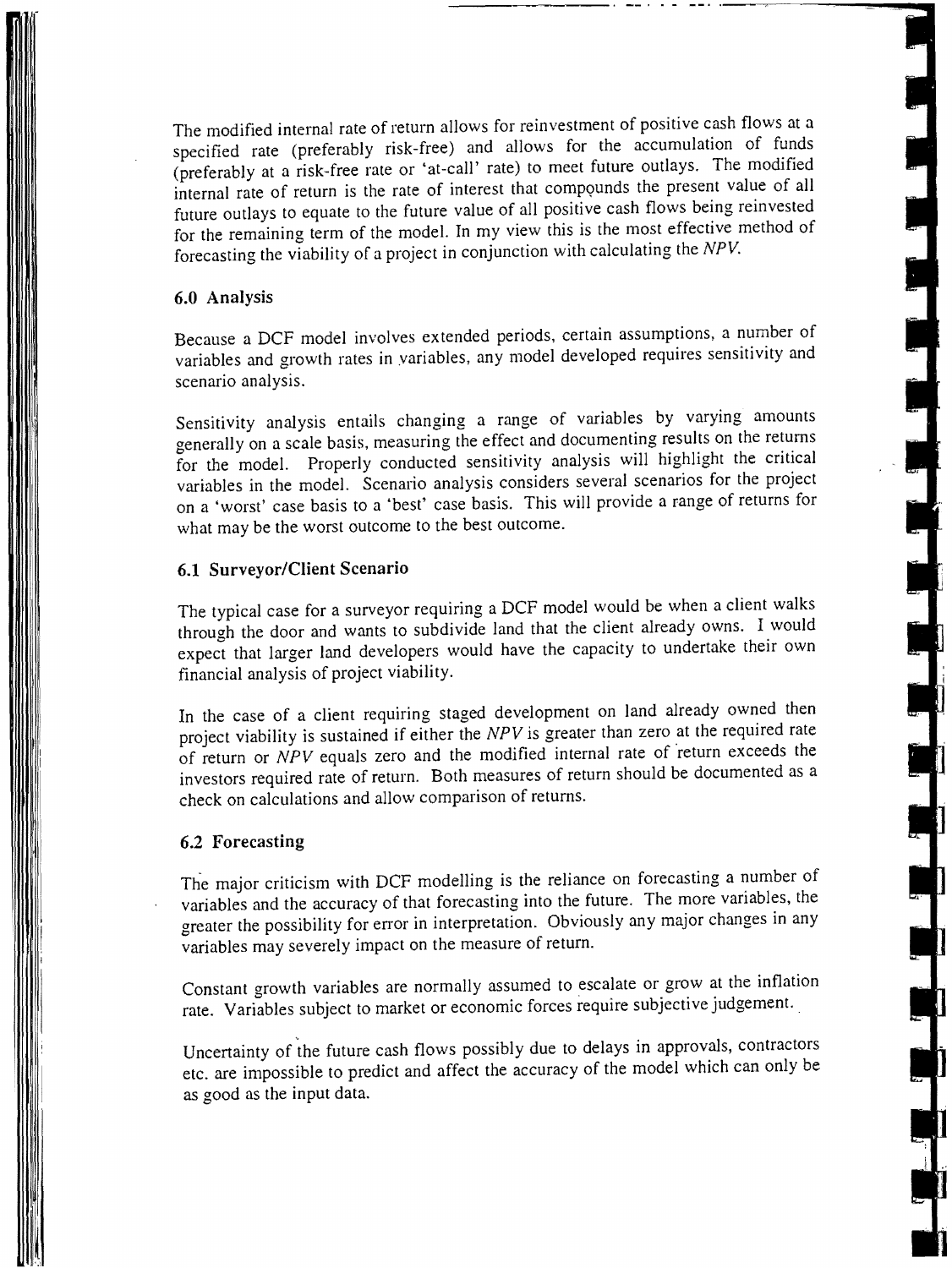If the model does not cover complete disposal of the property then a terminal value at the end of the model must be determined for the remaining life of the property 'inperpetuity' and discounted back to the present. Most exercises undertaken by the surveyor probably will not require the calculation of a terminal value which is normally based on capitalising the property at a market rate based on the annual generated income by the property and discounting that value back to the present. Acquisition and disposal costs should be incorporated into the respective cash flow for purchasing or selling property.

For the surveyor one of the more difficult items to cost would be the infrastructure charge. I suppose experience within each local authority will offer guidelines to the treatment of infrastructure charges as levied by the local authority. If the infrastructure charge requires funding then the cost of funding should be incorporated into the model although the difficulty lies with the interpretation of the estimated amount the local authority will require. It would be critical to discuss the interpretation of infrastructure charges in the report.

## 7.0 DCF Model Standards

As with any model or process adopted by any number of people or organisations then the use of that model or process is enhanced if there is consistency of reporting, terminology, and presentation.

The following requirements I believe are the minimum reporting standards for a DCF model:

- State the rest period of time
- State the discount rate
- Include all relevant costs and income
- Separate headings for different cash flows.
- Model based on a before interest and tax basis and stated to that effect
- The first period discounted be termed 1
- Checking mechanism for measures of return
- Growth rates in variables for time periods at the inflation rate unless specifically commented upon

The model would not be complete without being contained in a report outlining the following:

- 
- Purpose<br>• Market and current economic status discussion
- $\bullet$  Discount rate discussion
- Cash flow discussion
- Rest period
- Growth rate in variables especially if not at the inflation rate
- Analysis discussion, especially sensitivity and scenario analysis
- Date produced
- 

I

, I

**ID** 

-<br>-<br>- 9

**I** 

L

II'

I

I

I

,

•

•

•

- Author<br>Product name and version used for creation of DCF model
- Appropriate limitations, qualifiers and disclaimer